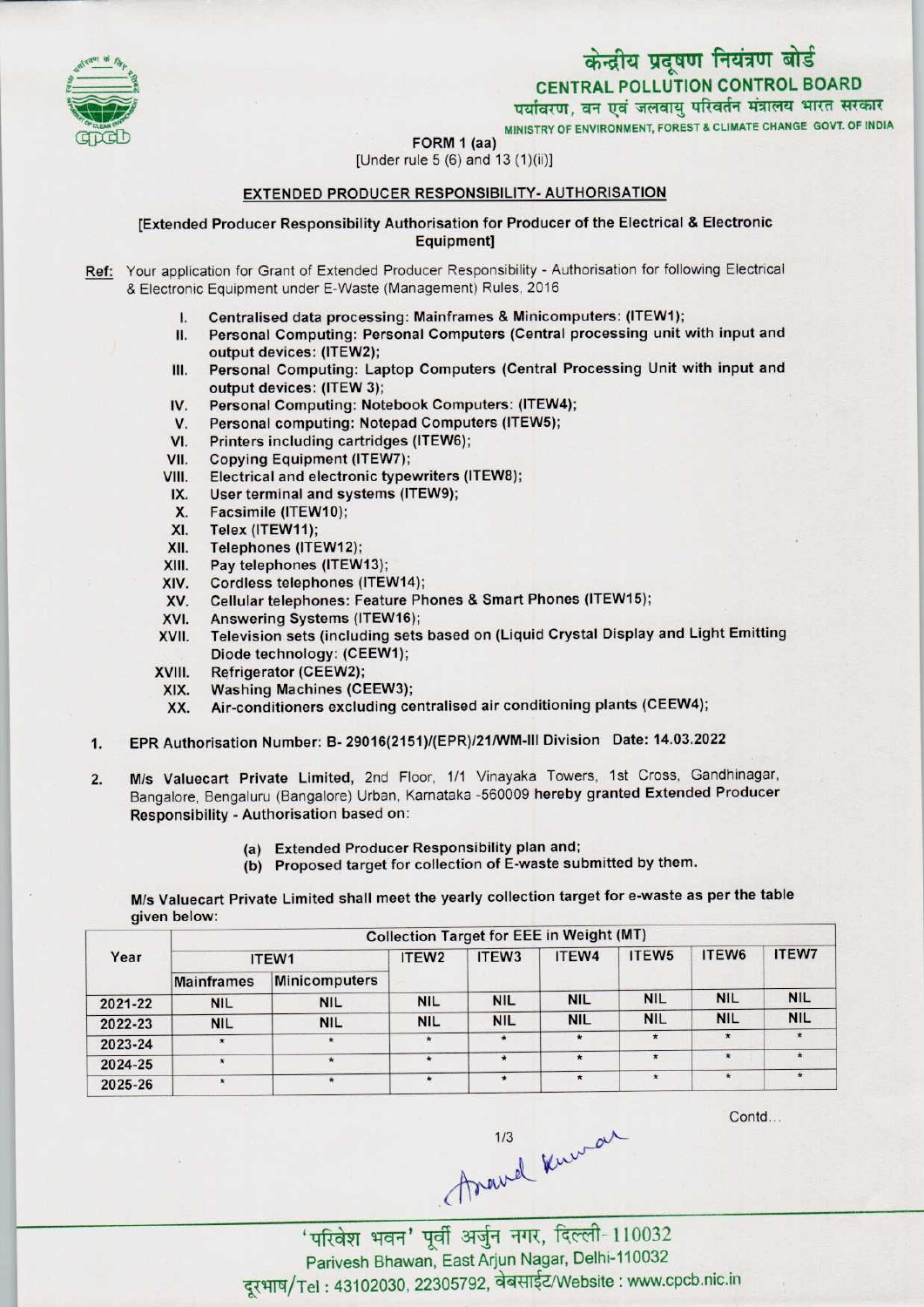

| Year    | <b>Collection Target for EEE in Weight (MT)</b> |            |            |            |            |            |            |                          |                               |  |
|---------|-------------------------------------------------|------------|------------|------------|------------|------------|------------|--------------------------|-------------------------------|--|
|         | <b>ITEW8</b>                                    | ITEW9      | ITEW10     | ITEW11     | ITEW12     | ITEW13     | ITEW14     | ITEW <sub>15</sub>       |                               |  |
|         |                                                 |            |            |            |            |            |            | Feature<br><b>Phones</b> | <b>Smart</b><br><b>Phones</b> |  |
| 2021-22 | <b>NIL</b>                                      | <b>NIL</b> | <b>NIL</b> | <b>NIL</b> | <b>NIL</b> | <b>NIL</b> | <b>NIL</b> | <b>NIL</b>               | <b>NIL</b>                    |  |
| 2022-23 | <b>NIL</b>                                      | <b>NIL</b> | <b>NIL</b> | <b>NIL</b> | <b>NIL</b> | <b>NIL</b> | <b>NIL</b> | <b>NIL</b>               | <b>NIL</b>                    |  |
| 2023-24 | $\star$                                         | $\star$    | $\star$    | $\star$    | $\star$    | $\star$    | $\star$    | $\star$                  | $\star$                       |  |
| 2024-25 | $\star$                                         | $\star$    | $\star$    | $\star$    | $\star$    | $\star$    | $\star$    | $\star$                  | $\star$                       |  |
| 2025-26 | $\star$                                         | $\star$    | $\star$    | $\star$    | $\star$    | $\star$    | $\star$    | $\star$                  | $\star$                       |  |

| Year    |               | <b>Collection Target for EEE in Weight (MT)</b> |                   |                   |            |  |  |  |
|---------|---------------|-------------------------------------------------|-------------------|-------------------|------------|--|--|--|
|         | ITEW16        | CEEW1                                           | CEEW <sub>2</sub> | CEEW <sub>3</sub> | CEEW4      |  |  |  |
| 2021-22 | <b>NIL</b>    | <b>NIL</b>                                      | <b>NIL</b>        | <b>NIL</b>        | <b>NIL</b> |  |  |  |
| 2022-23 | <b>NIL</b>    | <b>NIL</b>                                      | <b>NIL</b>        | <b>NIL</b>        | <b>NIL</b> |  |  |  |
| 2023-24 | $\rightarrow$ |                                                 |                   |                   |            |  |  |  |
| 2024-25 |               |                                                 |                   |                   |            |  |  |  |
| 2025-26 |               |                                                 |                   |                   | $\star$    |  |  |  |

\*Collection target will be fixed after submission of sales data.

- 3. The Authorisation shall be valid for a period of five (5) years from date of issue with following conditions:
	- i. You shall strictly follow the approved Extended Producer Responsibility plan, a copy of which is enclosed herewith as Enclosure-I;
	- ii. You shall ensure that collection mechanism or collection Centres are set up or designated as per the details given in the Extended Producer Responsibility plan and that shall be completed before the proposed dates if any in the EPR Plan {list of collection Centres and the toll free numbers for reverse logistics enclosed);
	- iii. You shall ensure that all the collected e-waste is channelized to recycler/dismantler M/s E-waste Recyclers India, Shed No. 15, Roz ka Meo Industrial Area , Nuh, Haryana and records shall be maintained at recycler/dismantler and your end;
	- iv. You shall maintain records, in Form-2 of these Rules, of e-waste and make such records available for scrutiny by Central Pollution Control Board;
	- v. You shall file annual returns in Form-3 to the Central Pollution Control Board on or before 30th day of June following the financial year to which that returns relates.

#### vi. General Terms & Conditions of the Authorisation:

- a.The authorisation shall comply with provisions of the Environment (Protection) Act, <sup>1986</sup> and the E-waste (Management) Rules,2016 made there under;
- b.The authorisation or its renewal shall be produced for inspection at the request of an officer authorised by the Central Pollution Control Board;
- c.Any change in the approved Extended Producer Responsibility plan should be informed to Central Pollution Control Board within 15 days on which decision shall be communicated by Central Pollution Control Board within sixty days;

 $2/3$ 

Contd...

forand knew